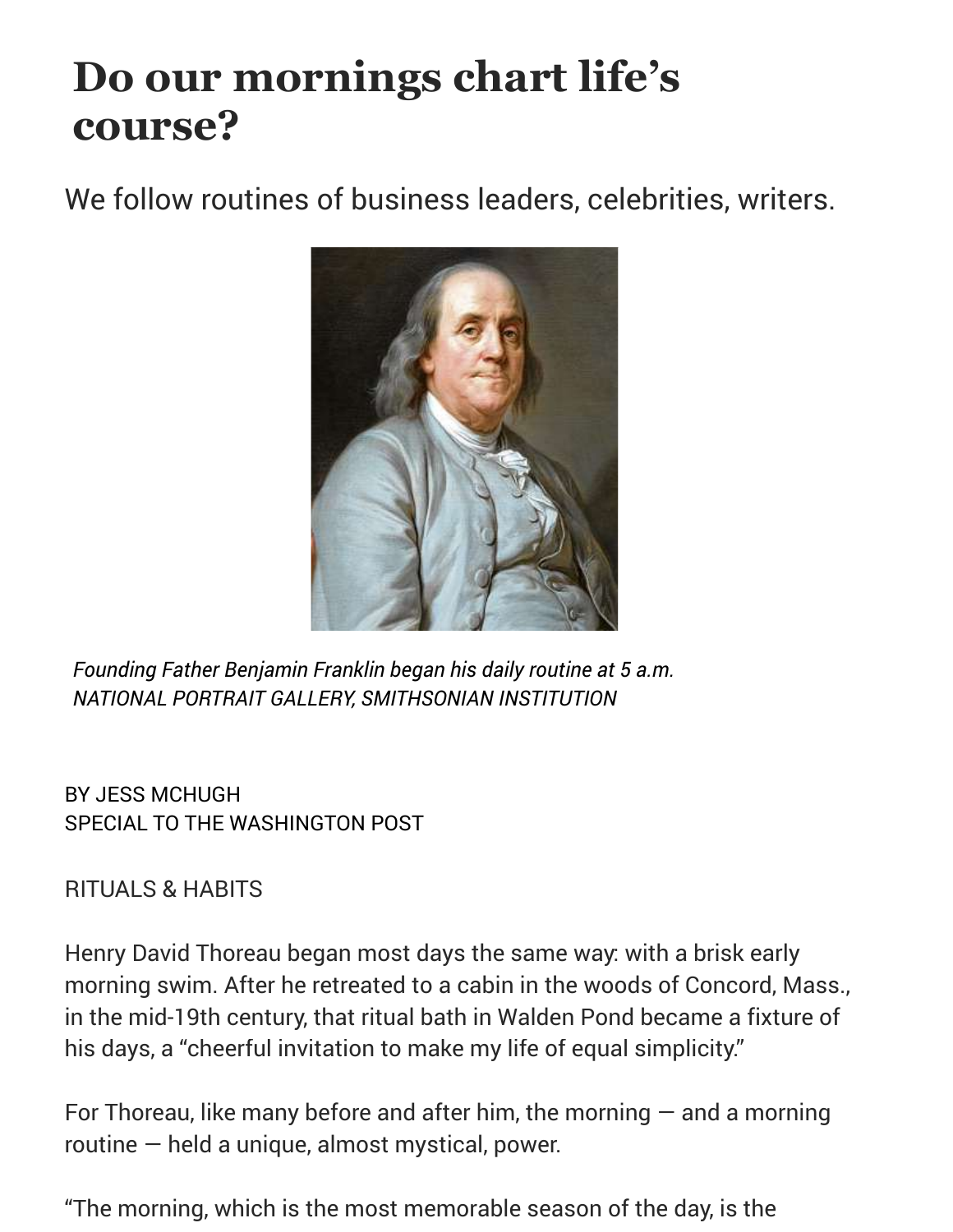awakening hour," he wrote in "Walden," adding, "For an hour, at least, some part of us awakes which slumbers all the rest of the day and night."

Whether for health, wealth or beauty, a belief has persisted in American thought that what we do during the first hour we're awake determines much more than the rest of the day; it just might determine the course of our lives. It's an idea that originated before Thoreau, stretching back in the American context to some of the earliest thinkers, who believed the early morning hours were key to unlocking the American Dream.

This belief has only grown more entrenched in our culture in the past 100 years, as readers consume the routines of celebrities, writers, politicians and business leaders, with entire books and magazine columns devoted to the morning routines and daily habits of the nation's most successful people. Americans may not be the only ones who love New Year's resolutions and goal-setting, but our collective fascination with the morning routine has come to embody a cultural obsession with productivity, wellness and the elusive promise that all that stands between us and achieving our wildest dreams is a 5 a.m. wakeup call.

Benjamin Franklin, for instance, believed that his success was due in part to his 5 a.m. start. As he wrote in his autobiography, from 5 to 7 a.m. every day he would "rise, wash and address Powerful Goodness!" From there, he moved on to "Contrive day's business, and take the resolution of the day; prosecute the present study, and breakfast."

That 1793 account may have been the first recorded morning routine in U.S. history, and it set off an obsession with early rising (and reading about early rising) that has continued to this day. There is an inherent optimism to Franklin's routine, with his embrace of "Powerful Goodness!"

While many present-day readers might not begin the day with this refrain (nor might they take naked "air baths" for their health, as Franklin did), there seems to be truth in the idea that a positive outlook in the morning can lead to a successful day.

Along with this spirit of American optimism and an emphasis on selfimprovement, there are several enduring patterns across these routines,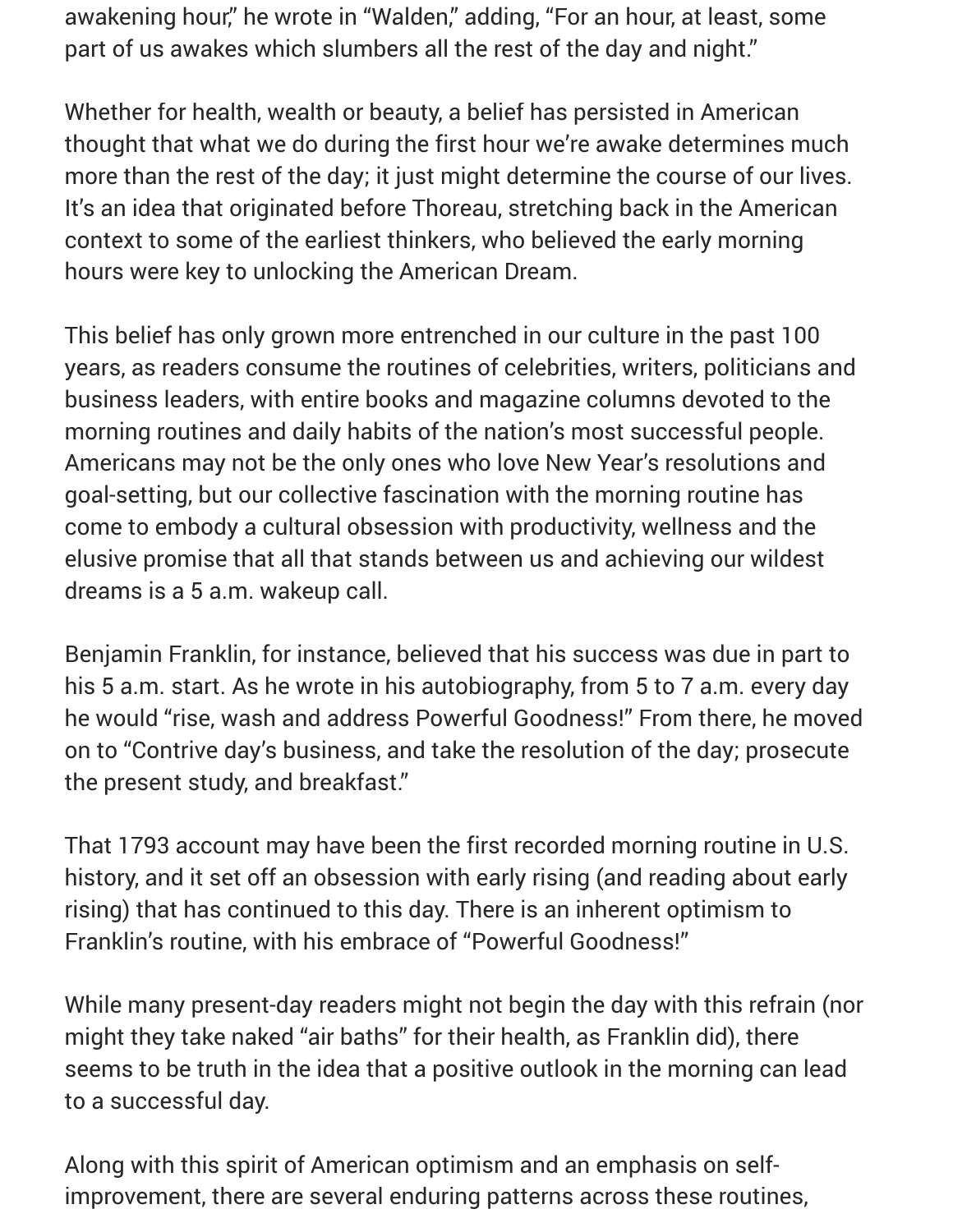such as early rising, a healthy breakfast, a moment for prayer or reflection, and physical exercise.

Modernist painter Georgia O'Keeffe exemplified this dedication, rising at dawn to take a stroll near her home in New Mexico before heading straight to her studio.

Armed with her walking stick to ward off rattlesnakes, she walked through the desert scrub and rocky mesas that became a fixture of her art. "Painting is like a thread that runs through all of the reasons for all the other things that make one's life," she said.

The relative solitude of the early morning has always been important for parents attempting to balance work and family life. Pulitzer Prize-winning author Toni Morrison said writing before dawn "began as a necessity" when she had to care for her children and balance a job as a book editor while working on her own creative projects. It was a habit that she continued after she'd quit her day job, still waking up before dawn, making coffee and beginning work as the sun came up.

This is a key aspect to how our routines take shape, according to Wendy Wood, a University of Southern California psychology professor and author of "Good Habits, Bad Habits."

"Habits form just through doing," she said. "We don't do it by exerting selfcontrol; we do it because we formed these habit associations in memory that we're not even aware of that get us to repeat behaviors."

In the 20th century, the proliferation of tabloids brought a new kind of nationwide fixation on morning routines: an obsession with celebrities' a.m. rituals. Where routines once emphasized reading the Bible or striving for moral improvement, accounts of the morning habits of celebrities (and female celebrities in particular) focused on attaining perfect skin or an ideal figure. Readers clamored for the regimens of everyone from Marilyn Monroe (who reportedly drank raw egg yolks in warm milk first thing in the morning) to Elizabeth Taylor (who swore by bacon, eggs and a mimosa).

Just as Franklin promised success to those Americans who could follow his